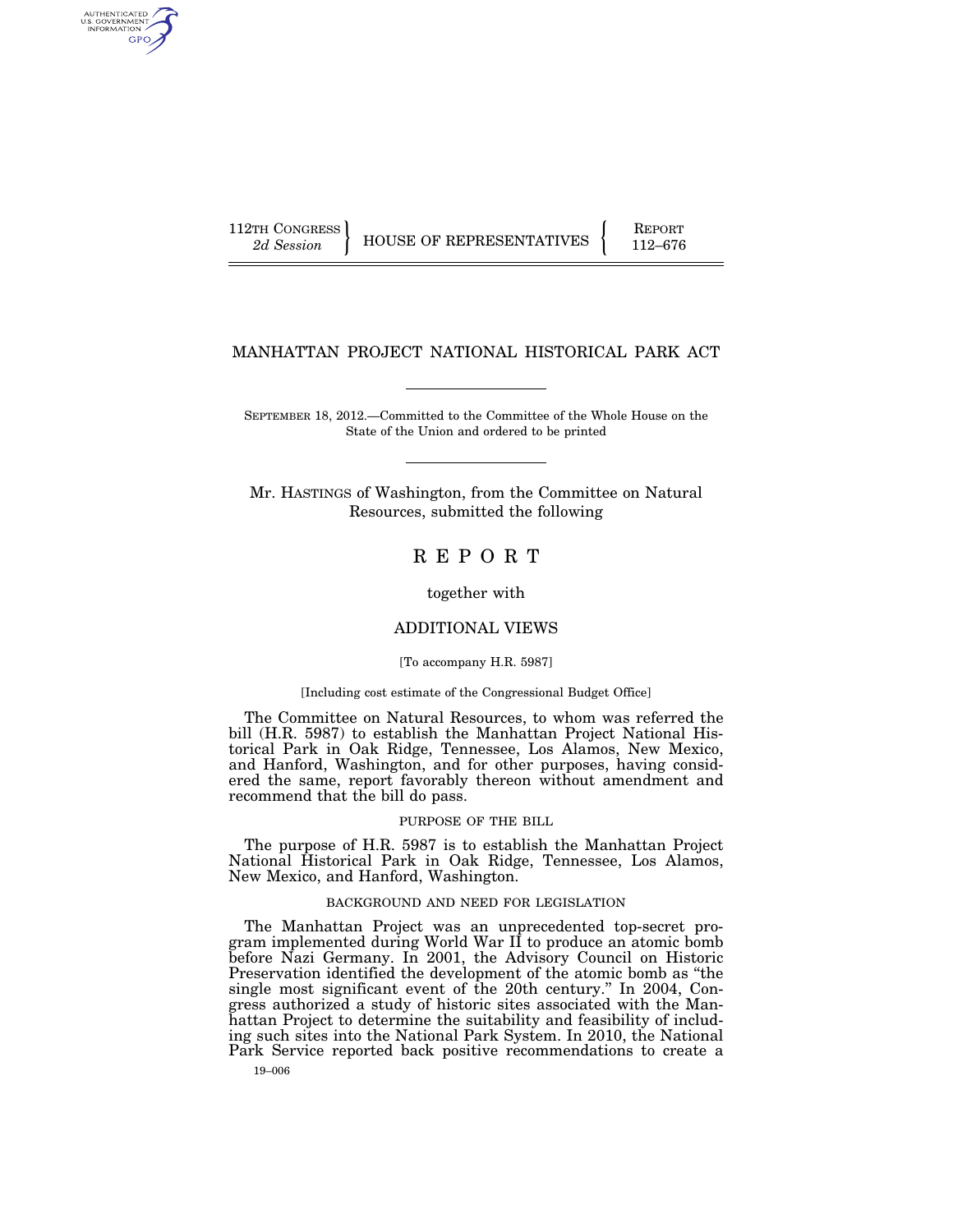national historical park composed of specific significant locations at Hanford, Washington, Los Alamos, New Mexico, and Oak Ridge, Tennessee.

H.R. 5987 authorizes the establishment of the historical park whose primary purposes are to improve public understanding of the Manhattan Project and its legacy. The legislation is designed to enhance public access to the historical park consistent with protection of public safety, national security, and other aspects of the mission of the Department of Energy. While H.R. 5987 establishes the Manhattan Sites Historical Park, it first allows a period of time for the Secretary of the Interior to further consider which of the specified locations will be available to the public and included in the boundaries of the park at its establishment, and which locations may be incorporated at a later date.

Unlike other units of the National Park System, this historical park will contain facilities currently managed by the Department of Energy. In fact, the majority of the areas designated for inclusion in the historical park are Department of Energy facilities already owned by the federal government. These sites will remain under the jurisdiction of the Department of Energy, but the interpretive responsibilities will be led by the National Park Service. By establishing this park, historical facilities currently scheduled to be destroyed by the Department of Energy will instead be preserved and made available for public visitation. Protecting these facilities will reduce federal spending for these facilities' remediation by millions of dollars, while the Park Service's interpretative responsibilities will be undertaken from within the agency's overall administrative budget. For example, the first full-scale nuclear reactor ever built, the B Reactor at the Hanford site in Washington state, would alone cost tens of millions of dollars to demolish, while facilitating safe and secure public access to the structure can occur under this park at a small fraction of the cost. Due to the unique circumstances of these facilities and ongoing government missions at these locations, the legislation requires coordination, planning and cooperation between the Park Service and the Department of Energy to ensure safe and secure access to these locations and protection of national security. Additionally, the Department of Energy would retain responsibility for any environmental remediation.

H.R. 5987 contains significant private property rights protections. The legislation explicitly prohibits condemnation and requires written permission of owners before property may even be included within the historical park boundary. Furthermore, buffer zones are prohibited around the park boundaries and land acquisition may occur only by donation or exchange.

#### COMMITTEE ACTION

H.R. 5987 was introduced on June 21, 2012, by Congressman Doc Hastings (R–WA). The bill was referred to the House Committee on Natural Resources, and within Committee to the Subcommittee on National Parks, Forests and Public Lands. On June 28, 2012, the Subcommittee on National Parks, Forests and Public Lands held a hearing on the bill. On July 11, 2012, the Full Resources Committee met to consider the bill. The Subcommittee on National Parks, Forests and Public Lands was discharged by unanimous consent. No amendments were offered, and the bill was adopted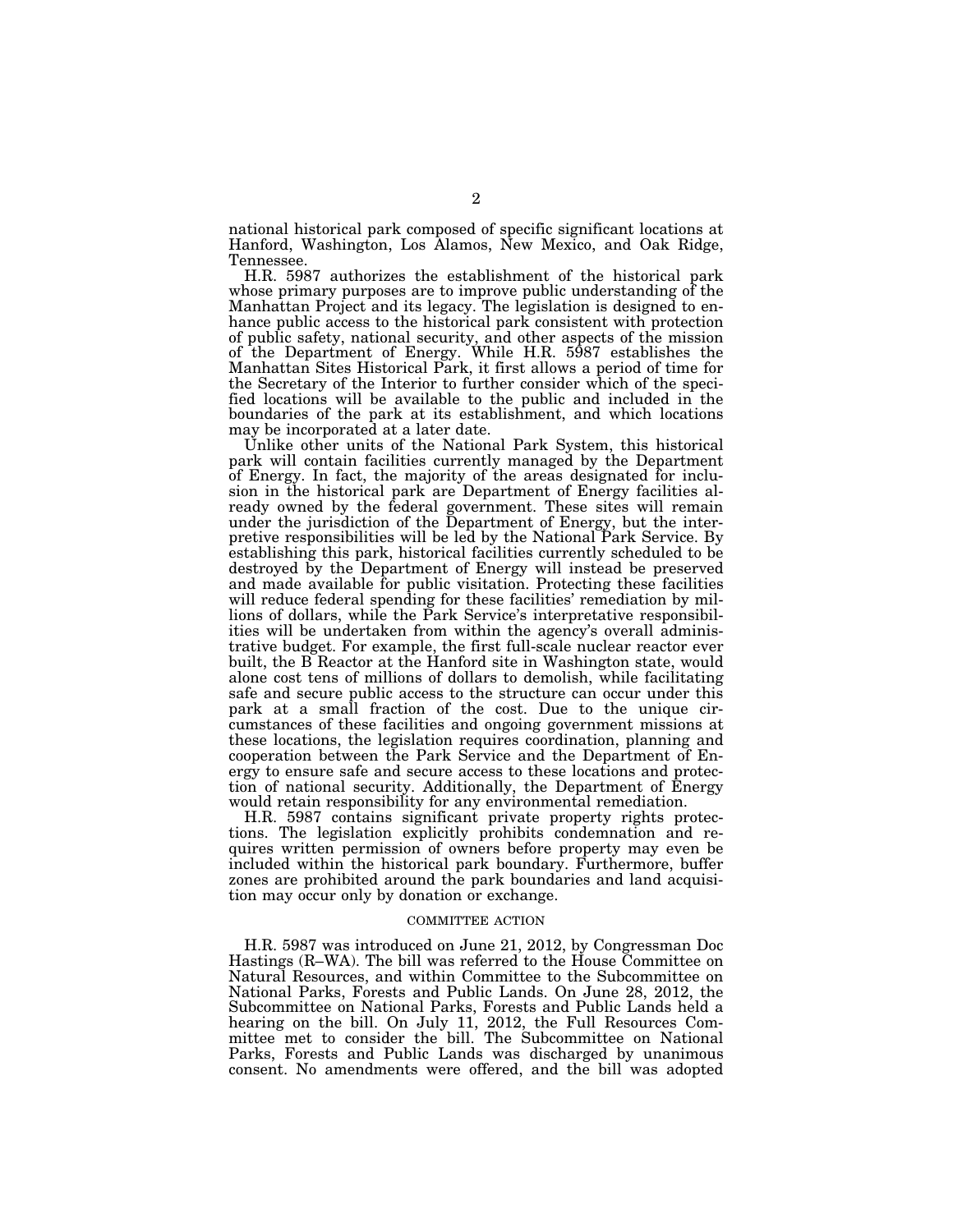and ordered favorably to the House of Representatives by unanimous consent.

#### COMMITTEE OVERSIGHT FINDINGS AND RECOMMENDATIONS

Regarding clause  $2(b)(1)$  of rule X and clause  $3(c)(1)$  of rule XIII of the Rules of the House of Representatives, the Committee on Natural Resources' oversight findings and recommendations are reflected in the body of this report.

### COMPLIANCE WITH HOUSE RULE XIII

1. Cost of Legislation. Clause 3(d)(1) of rule XIII of the Rules of the House of Representatives requires an estimate and a comparison by the Committee of the costs which would be incurred in carrying out this bill. However, clause  $3(d)(2)(B)$  of that rule provides that this requirement does not apply when the Committee has included in its report a timely submitted cost estimate of the bill prepared by the Director of the Congressional Budget Office under section 402 of the Congressional Budget Act of 1974. Under clause 3(c)(3) of rule XIII of the Rules of the House of Representatives and section 403 of the Congressional Budget Act of 1974, the Committee has received the following cost estimate for this bill from the Director of the Congressional Budget Office:

## *H.R. 5987—Manhattan Project National Historical Park Act*

H.R. 5987 would establish the Manhattan Project National Historical Park from eligible sites in Tennessee, New Mexico, and Washington. Within one year of enactment, the legislation would require the Department of the Interior and the Department of Energy to finalize the boundaries of the proposed park and to complete an agreement specifying how each department would administer properties included in it. H.R. 5987 also would require the National Park Service (NPS) to complete a general management plan for the park within three years after funds have been made available.

The final costs of implementing H.R. 5987 would depend on which lands are chosen for inclusion in the new park unit. Based on information from the NPS, CBO estimates that including all eligible sites would cost \$21 million over the 2013–2017 period, assuming appropriation of the necessary amounts. Cost would be lower if fewer sites were included. Enacting H.R. 5987 would not affect direct spending or revenues; therefore, pay-as-you-go procedures do not apply.

H.R. 5987 contains no intergovernmental or private-sector mandates as defined in the Unfunded Mandates Reform Act and would impose no costs on state, local, or tribal governments.

The CBO staff contact for this estimate is Martin von Gnechten. The estimate was approved by Theresa Gullo, Deputy Assistant Director for Budget Analysis.

2. Section 308(a) of Congressional Budget Act. As required by clause 3(c)(2) of rule XIII of the Rules of the House of Representatives and section 308(a) of the Congressional Budget Act of 1974, this bill does not contain any new budget authority, credit authority, or an increase or decrease in revenues or tax expenditures. The final costs of implementing H.R. 5987 would depend on which lands are chosen for inclusion in the new park unit. Based on information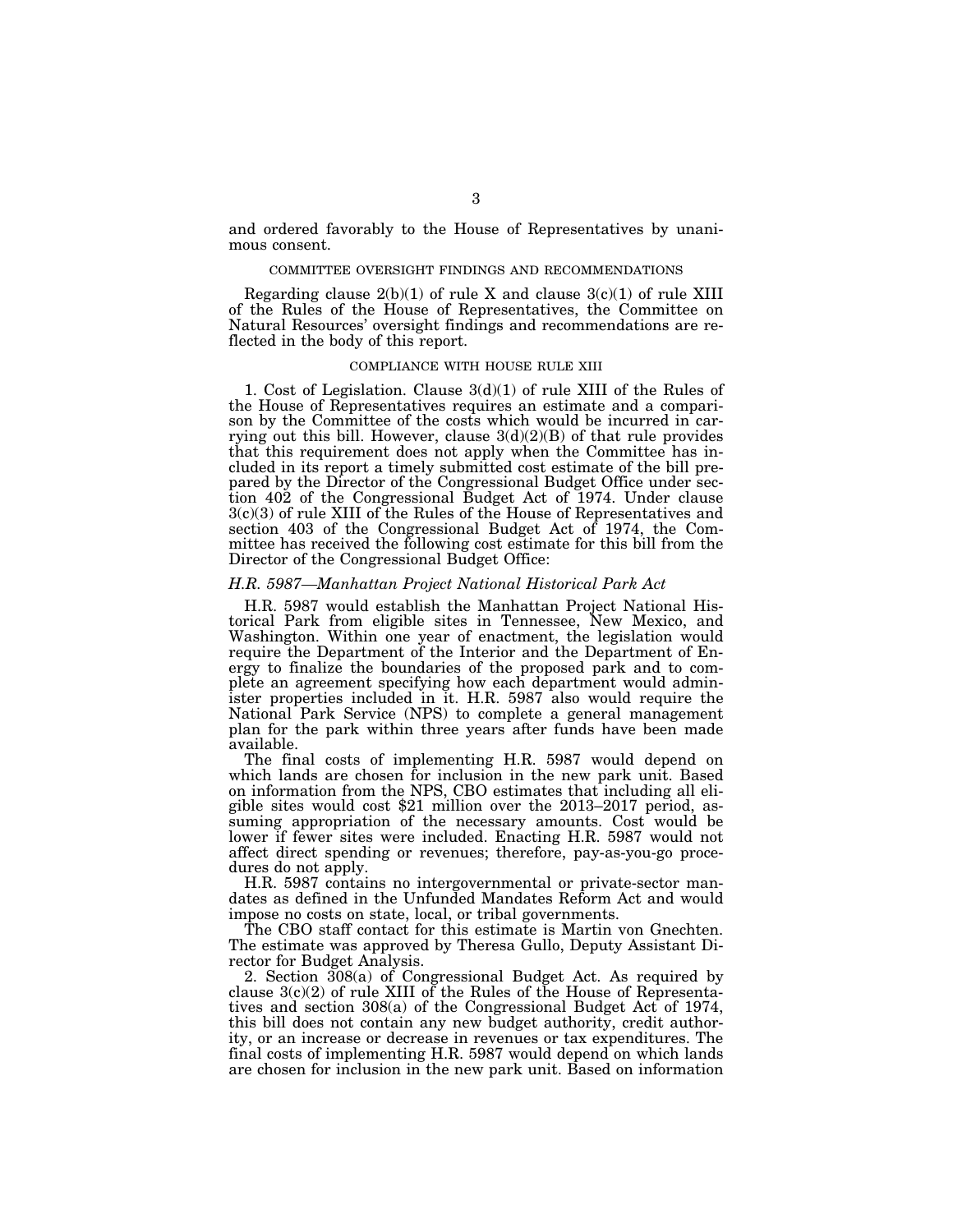from the National Park Service, CBO estimates that including all eligible sites would cost \$21 million over the 2013–2017 period, assuming appropriation of the necessary amounts. Cost would be lower if fewer sites were included.

3. General Performance Goals and Objectives. As required by clause  $3(c)(4)$  of rule XIII, the general performance goal or objective of this bill is to establish the Manhattan Project National Historical Park in Oak Ridge, Tennessee, Los Alamos, New Mexico, and Hanford, Washington.

### EARMARK STATEMENT

This bill does not contain any Congressional earmarks, limited tax benefits, or limited tariff benefits as defined under clause 9(e),  $9(f)$ , and  $9(g)$  of rule XXI of the Rules of the House of Representatives.

### COMPLIANCE WITH PUBLIC LAW 104–4

This bill contains no unfunded mandates.

# PREEMPTION OF STATE, LOCAL OR TRIBAL LAW

This bill is not intended to preempt any State, local or tribal law.

# CHANGES IN EXISTING LAW

If enacted, this bill would make no changes in existing law.